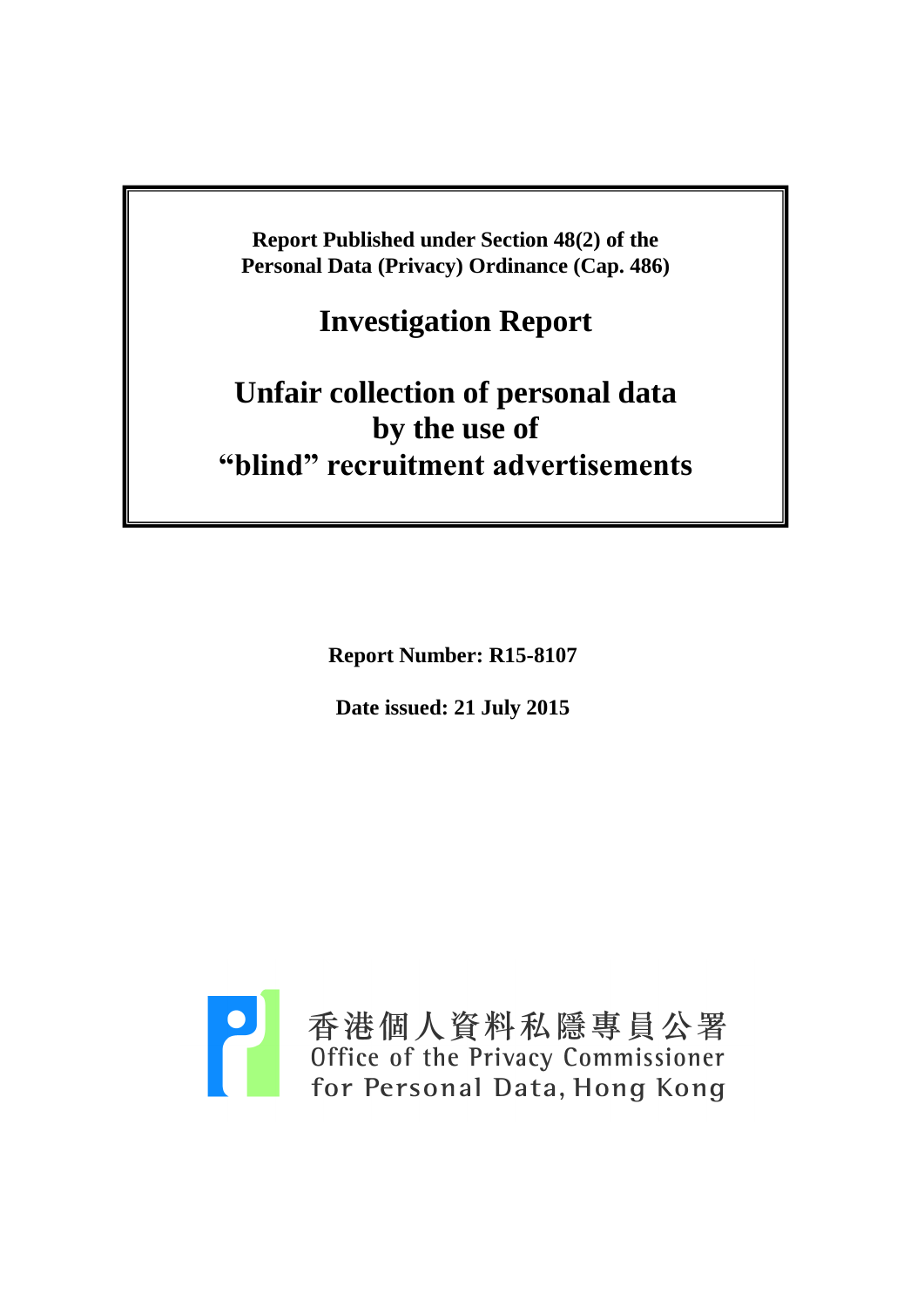## **Investigation Report: unfair collection of personal data by the use of "blind" recruitment advertisements**

This report in respect of the investigations carried out by the Privacy Commissioner for Personal Data (the "**Commissioner**") pursuant to section 38(b) of the Personal Data (Privacy) Ordinance, Cap. 486 is published in the exercise of the power conferred on the Commissioner by Part 7 of the Personal Data (Privacy) Ordinance. Section 48(2) of the Personal Data (Privacy) Ordinance provides that *"the Commissioner may, after completing an investigation and if he is of the opinion that it is in the public interest to do so, publish a report –*

- *(a) setting out -*
	- *(i) the result of the investigation;*
	- *(ii) any recommendations arising from the investigation that the Commissioner thinks fit to make relating to the promotion of compliance with the provisions of this Ordinance, in particular the data protection principles, by the class of data users to which the relevant data user belongs; and*
	- *(iii) such other comments arising from the investigation as he thinks fit to make; and*
- *(b) in such manner as he thinks fit."*

## **ALLAN CHIANG Privacy Commissioner for Personal Data**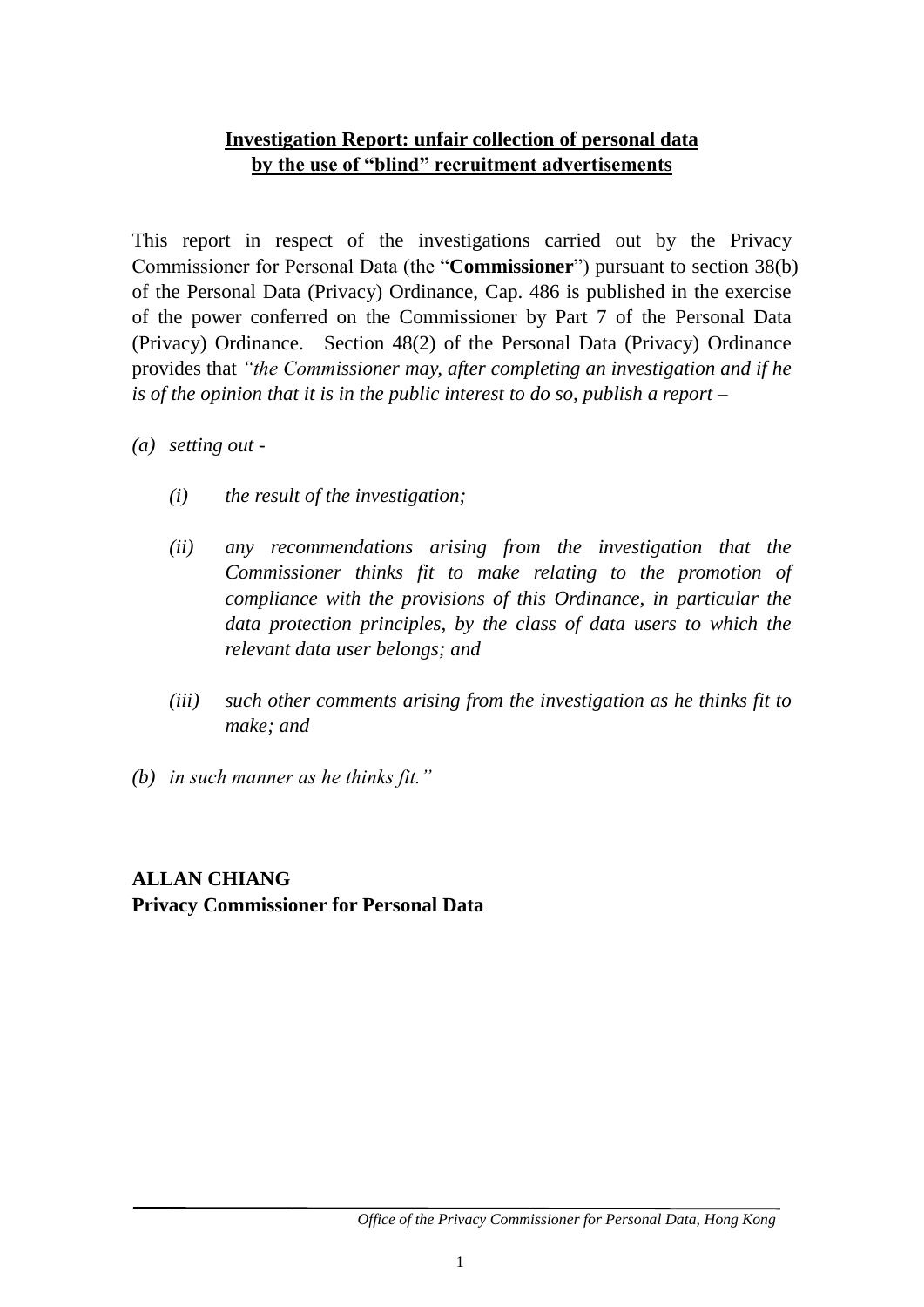# **Investigation Report: unfair collection of personal data by the use of "blind" recruitment advertisements**

*Subsequent to the investigations conducted by the Commissioner in 2014 of "blind" recruitment advertisements placed in seven major recruitment media (Career Times, JobsDB, JobFinder, Recruit, Classified Post, Jiu Jik, and JobMarket) and 69 Enforcement Notices served on the employers responsible for the advertisements, the Commissioner conducted similar investigations in May 2015 to ascertain if there was an improvement in the situation.* 

*Of the seven recruitment media, Career Times was found to have no "blind" recruitment advertisements. The Commissioner investigated into 59 "blind" recruitment advertisements identified in the remaining six recruitment media and as a result, has served 42 Enforcement Notices so far on the employers who are responsible for placing the advertisements.*

*"Blind" recruitment advertisements are in breach of the fairness principle for personal data collection, that is,. Data Protection Principle 1(2) in Schedule 1 to the Personal Data (Privacy) Ordinance, Cap 486.*

# **What is a "blind" recruitment advertisement and what is its impact on the protection of personal data privacy?**

A "blind" recruitment advertisement ("**Blind Ad**") is one that does not identify either the employer or the recruitment agency acting on its behalf. The act of placing Blind Ads that directly solicit personal data from job applicants constitutes unfair collection of personal data which is not permitted under the Personal Data (Privacy) Ordinance (the "**Ordinance**").

2. Personal data collected from job applicants is subject to access and correction by the persons concerned. Job applicants would not be able to exercise their data access rights if the identity of the organisation that collected their personal data is not disclosed in the advertisement.

3. Blind Ads could be used as an unscrupulous means to solicit personal data for the purpose of direct marketing or, worse still, fraudulent activities, thus causing nuisance or financial loss to the affected persons. There have been news reports in recent years<sup>1</sup> on identity theft cases in which swindlers collected

<sup>&</sup>lt;u>.</u> Examples of such news report can be seen at: http://www.singpao.com/XW/gat/201311/t20131121\_473392.html (2013)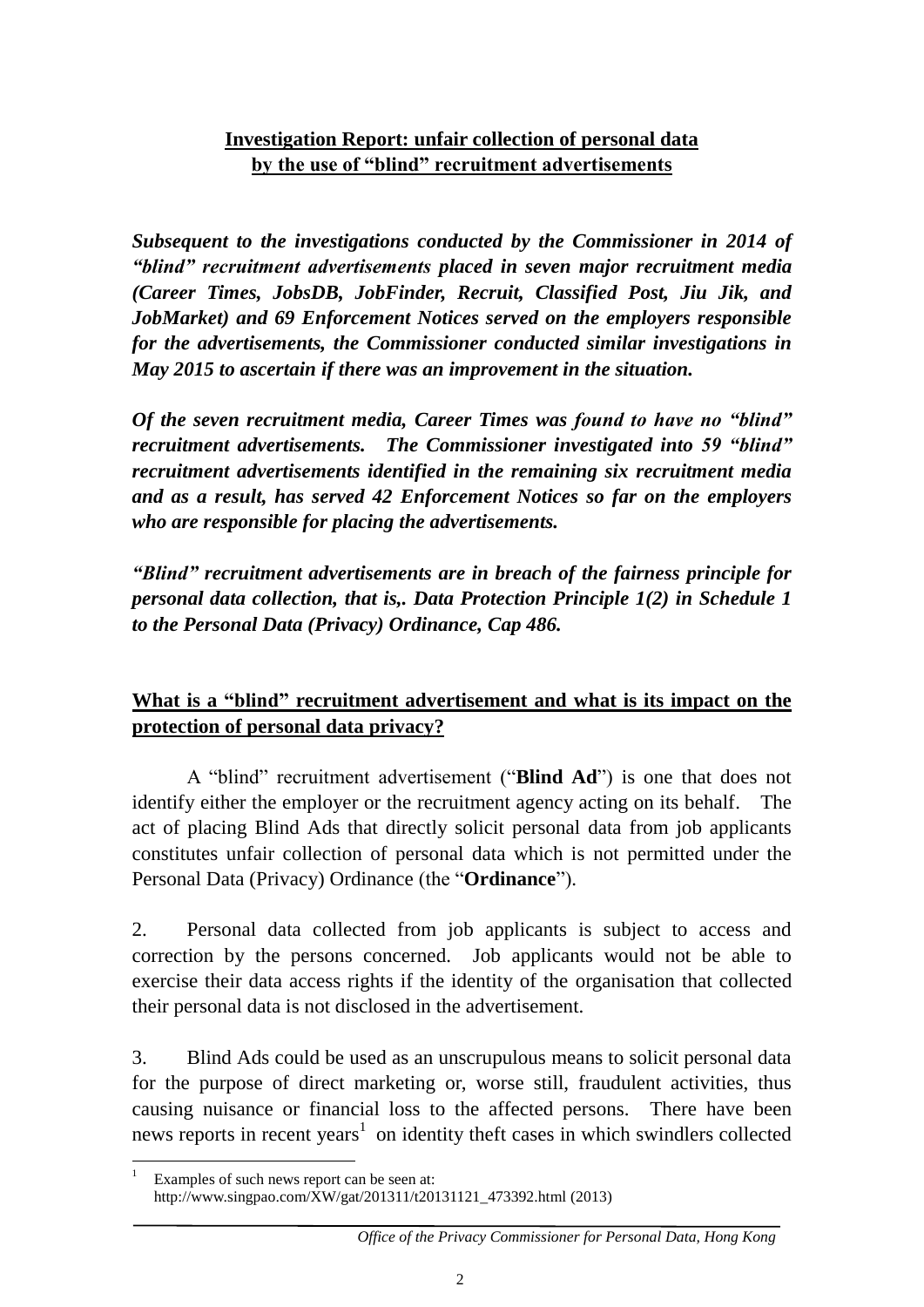personal data of job applicants by means of recruitment advertisements and based on the personal data collected, prepared fake documents containing data such as address, employment and income proof to apply for personal loans from financial institutions.

### **Relevant provisions of the Ordinance**

4. Of relevance to the current investigations is Data Protection Principle ("**DPP**") 1(2) in Schedule 1 to the Ordinance and paragraph 2.3.3 of the Code of Practice on Human Resource Management (the "**Code**").

DPP 1(2) stipulates:

"*Personal data shall be collected by means which are (a) lawful; and (b) fair in the circumstances of the case.*"

Paragraph 2.3.3 of the Code states:

*"An employer who directly, or through its agent, advertises a vacancy that solicits the submission of personal data by job applicants should provide a means for the applicants to identify either the employer or its agent."*

5. The Code is issued pursuant to section 12 of the Ordinance for the purpose of providing practical guidance in respect of the requirements under the Ordinance relating to human resource management. Failure to abide by its mandatory provisions will weigh unfavorably against the data user concerned in any case that comes before the Commissioner. Where any data user fails to observe any of the mandatory provisions of the Code, a court, or the Administrative Appeals Broad, is entitled to take that fact into account when deciding whether there has been a contravention of the Ordinance.

6. By virtue of section 38(b) of the Ordinance, the Commissioner shall carry out an investigation into a suspected breach of the Ordinance. After completing the investigation, the Commissioner may, in the public interest, publish an investigation report pursuant to section 48(2) of the Ordinance setting out the result of the investigation as well as recommendations and comments arising from the investigation.

http://www.singpao.com/XW/gat/201406/t20140609\_512368.html (2014) http://orientaldaily.on.cc/cnt/news/20150304/00176\_070.html (2015)

<u>.</u>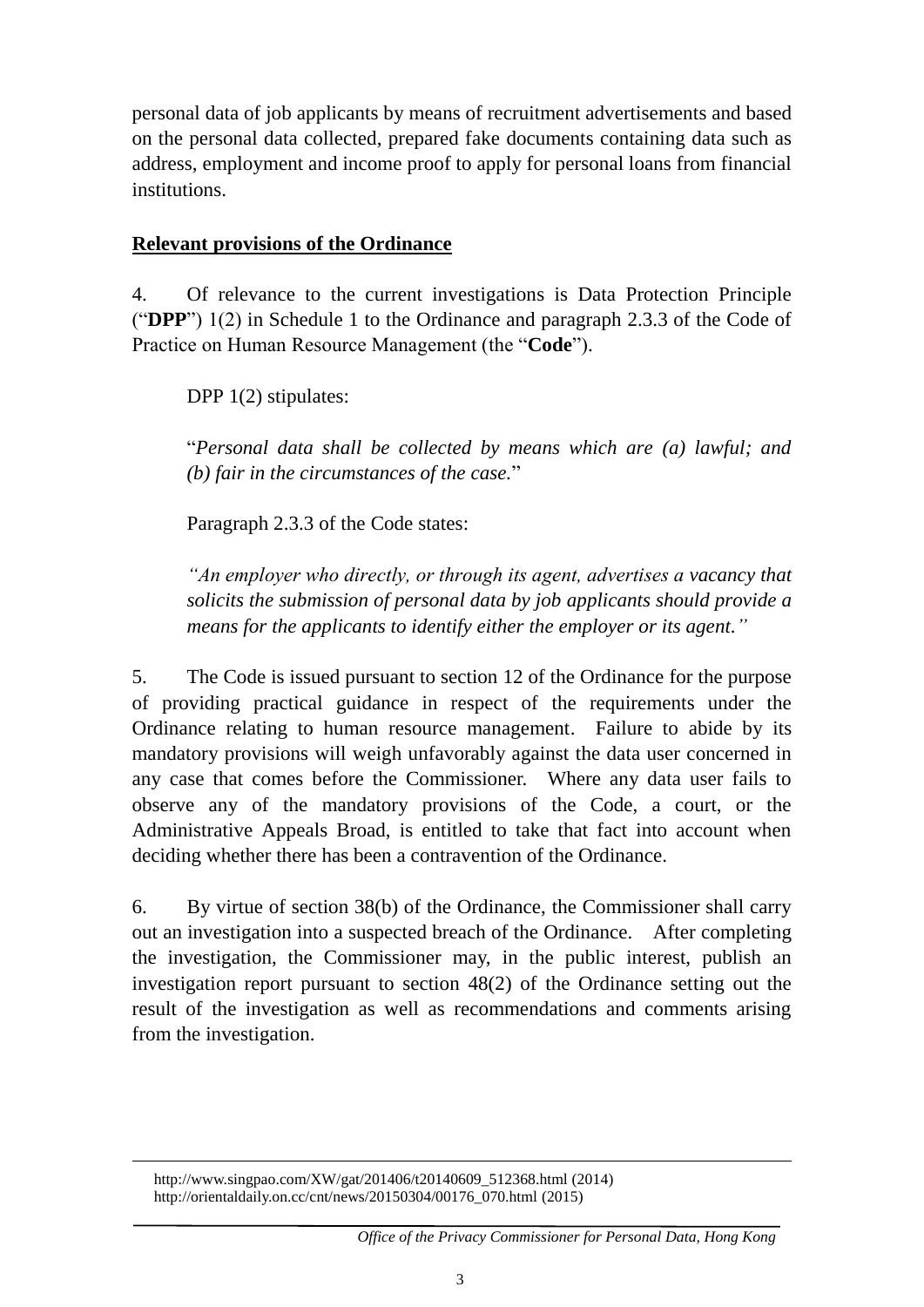## **Result of self-initiated survey in 2014**

7. Last year, this Office conducted a compliance survey of recruitment advertisements posted from 15 to 22 of March, 2014 on seven major recruitment media: namely *Career Times, JobsDB, JobFinder, Recruit, Classified Post, Jiu Jik, and JobMarket.*

8. 9,016 advertisements were studied, among which 311 Blind Ads (i.e. 3.45% of total number of advertisements studied) were identified. The Commissioner randomly selected 71 such Blind Ads cases and initiated investigations under section 38(b) of the Ordinance. The Commissioner served Enforcement Notices on the 69 employers concerned for taking remedial actions in respect of the breach of the requirements of DPP 1(2). All the employers had complied with the Enforcement Notices.

9. The Commissioner also obtained a pledge from six of the seven recruitment media concerned to deter Blind  $\text{Ads}^2$ . They had heeded the Commissioner's advice to act as gatekeepers to prevent unfair collection of personal data through Blind Ads. The following table summarises what the six media had promised the Commissioner in the aftermath of the exercise in 2014:

|                                     | Career       | JobsDB | Recruit | Classified | Jiu | JobMarket |
|-------------------------------------|--------------|--------|---------|------------|-----|-----------|
|                                     | <b>Times</b> |        |         | Post       | Jik |           |
| Step up effort in identifying blind |              |        |         |            |     |           |
| advertisers                         |              |        |         |            |     |           |
| Screen the advertisements           |              |        |         |            |     |           |
| Return non-compliant advertisements |              |        |         |            |     |           |
| for rectification                   |              |        |         |            |     |           |
| Refuse Blind Ads                    |              |        |         |            |     |           |

#### **The continued investigations in 2015**

10. The Commissioner continued with similar investigations this year to determine if the situation has improved.

11. From 3 to 9 of May, 2015, a total of 12,849 advertisements placed in the same seven recruitment media were studied. In the process, we identified only 59 Blind Ads (i.e. 0.46% of the total number of advertisements studied) which warranted our investigation under section 38(b) of the Ordinance.

 $\overline{\mathcal{L}}$ <sup>2</sup> One of the seven recruitment media, JobFinder, did not respond to the Commissioner's request for improvement.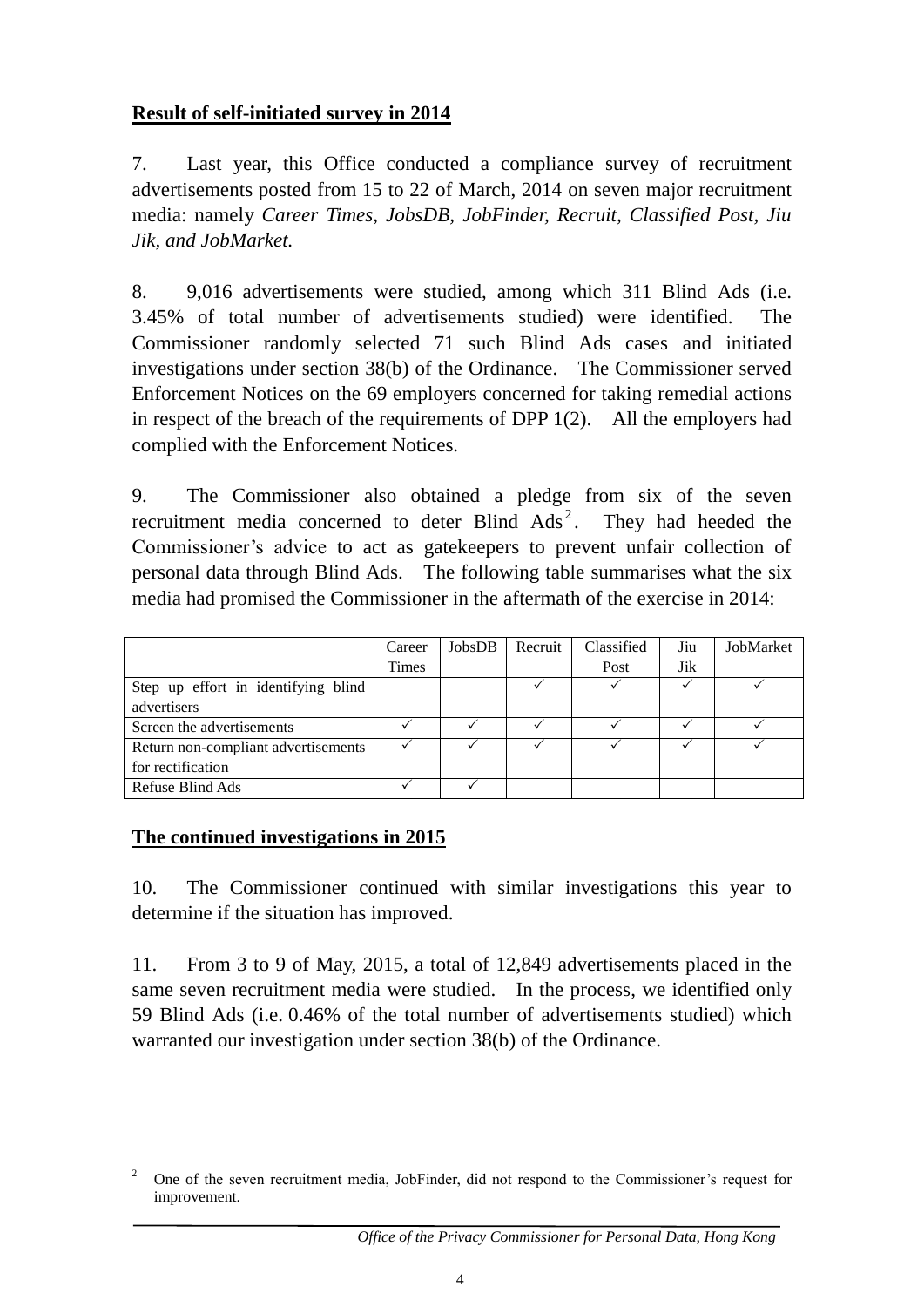|         |                        | 2014                       |                                  |                       |                                     | 2015                   |                            |                                    |                       |
|---------|------------------------|----------------------------|----------------------------------|-----------------------|-------------------------------------|------------------------|----------------------------|------------------------------------|-----------------------|
|         |                        | Total no.<br>of ads<br>(a) | Total no. of<br>blind ads<br>(b) | Percentage<br>(b)/(a) | <b>Promised to be</b><br>Gatekeeper | Date of<br>publication | Total no.<br>of ads<br>(a) | Total no. of I<br>blind ads<br>(b) | Percentage<br>(b)/(a) |
| Online  | <b>Career Times</b>    | 2.814                      | 25                               | 0.89%                 | Yes                                 | 8 May 2015             | 3,659                      | 0                                  | 0.00%                 |
| Media   | JobsDB                 | 4,497                      | 89                               | 1.98%                 | Yes                                 | 8 May 2015             | 7,663                      | 14                                 | 0.18%                 |
| Printed | JobFinder              | 360                        | 3                                | 0.83%                 | No Response                         | 6 May 2015             | 265                        |                                    | 0.38%                 |
|         | Recruit                | 511                        | 66                               | 12.92%                | Yes                                 | 8 May 2015             | 497                        | 4                                  | 0.80%                 |
| Media   | <b>Classified Post</b> | 177                        | 11                               | 6.21%                 | Yes                                 | 9 May 2015             | 135                        | 3                                  | 2.22%                 |
|         | Jiu Jik                | 252                        | 31                               | 12.30%                | Yes                                 | 8 May 2015             | 240                        | 9                                  | 3.75%                 |
|         | JobMarket              | 405                        | 86                               | 21.23%                | Yes                                 | 8 May 2015             | 390                        | 28                                 | 7.18%                 |
|         | Total                  | 9,016                      | 311                              | 3.45%                 |                                     | Total                  | 12,849                     | 59                                 | 0.46%                 |

12. The following is a table comparing the proportions of Blind Ads in the two years:

13. As clearly reflected in the figures above, the situation of Blind Ads has improved, with the proportions of Blind Ads significantly reduced for all seven media. Overall, the proportion has dropped from 3.45% to 0.46%. In particular, in the case of Career Times and JobsDB (the two media which have pledged to refuse Blind Ads), the proportions were as low as 0% and 0.18% respectively.

## **Investigation findings and conclusions**

14. The Commissioner initiated investigations in the said 59 Blind Ads cases which involved  $55$  employers<sup>3</sup>. They comprise trading companies, retail companies, manufacturers, a law firm, a certified accountant firm, and companies in a range of other businesses.

15. Up to 6 July 2015, 46 investigations had been completed. The Annex to this report contains the names of the employers who placed / instructed the placing of Blind Ads and copy of the Blind Ads concerned. In response to our enquiries, their explanations on the omission of the company names in the ads are as follows:

<sup>&</sup>lt;u>.</u> 3 Four employers were found to have posted two Blind Ads each during the survey. Hence the 59 investigations only concerned 55 employers.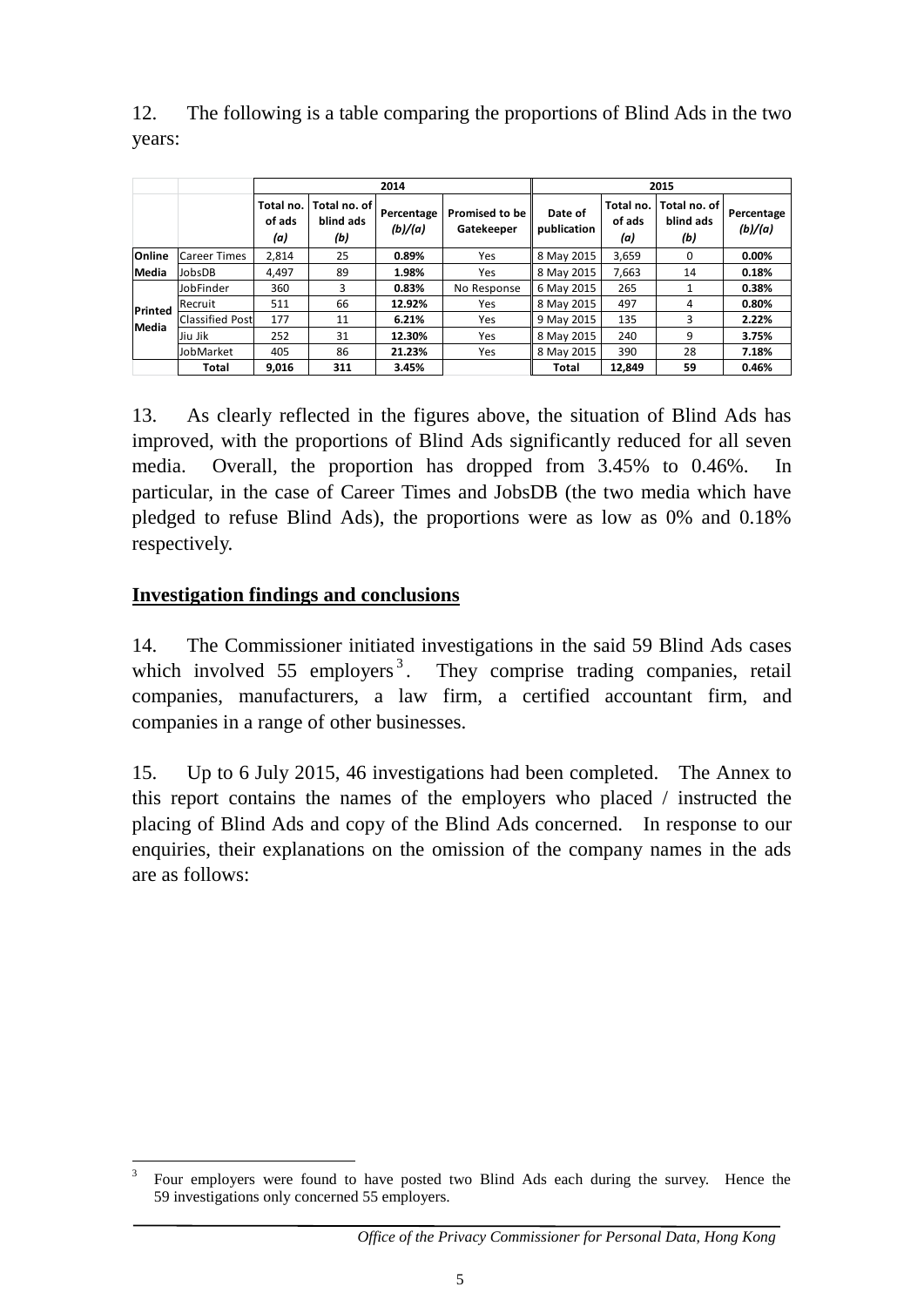| Category      | <b>Description</b>                                                                                                                                                                                                                                        | <b>No. of Cases</b>                                                                                                       |  |
|---------------|-----------------------------------------------------------------------------------------------------------------------------------------------------------------------------------------------------------------------------------------------------------|---------------------------------------------------------------------------------------------------------------------------|--|
| A             | Admission - The<br>employers,<br>while<br>confirming the placing of Blind Ads for<br>recruitment purpose, made no<br>further<br>statement.                                                                                                                | 27<br>(3 of them also expressed<br>dissatisfaction<br><i>on</i><br>the<br>recruitment platform for not<br>reminding them) |  |
| B             | Ignorance - The employers admitted the<br>placing of Blind Ads for recruitment<br>purpose and attributed the cause of breach<br>ignorance / negligence<br>to<br>misunderstanding of the legal requirements.                                               | 9                                                                                                                         |  |
| $\mathcal{C}$ | Blaming the recruitment media - The<br>employers, apart from admitting the placing<br>of Blind Ads for recruitment purpose, were<br>of the view that the recruitment media<br>should advise/remind them of<br>the<br>impropriety of their advertisements. | 5                                                                                                                         |  |
| D             | Defence - The employers admitted placing<br>of the Blind Ads but did not agree that their<br>recruitment advertisements were in breach<br>of the legal requirements.                                                                                      | 5<br>(2 of them also expressed<br>dissatisfaction<br><i>on</i><br>the<br>recruitment platform for not<br>reminding them)  |  |

16. DPP 1(2) of the Ordinance requires that personal data should be collected by means that are fair in the circumstances of the case. In a recruitment situation, this requirement obliges an employer advertising for a job vacancy and soliciting personal data from the job applicants to provide a means for the applicants to identify either the employer or its agent, as prescribed in paragraph 2.3.3 of the Code.

17. All the Blind Ads in question solicited personal data of the job applicants through response channels like an email address, a fax number, a physical address, or an "apply now" button without revealing the identity of the employer or the recruitment agency acting on behalf of the employer. The employers therefore failed to comply with the Code. Without a valid defence, this was tantamount to unfair collection of personal data and was therefore a contravention of DPP 1(2).

18. The reasons advanced by Category B employers (ignorance, negligence and misunderstanding of the legal requirements) are not valid defences, and blaming the recruitment media by Category C employers does not exonerate them from their legal obligations under the Ordinance.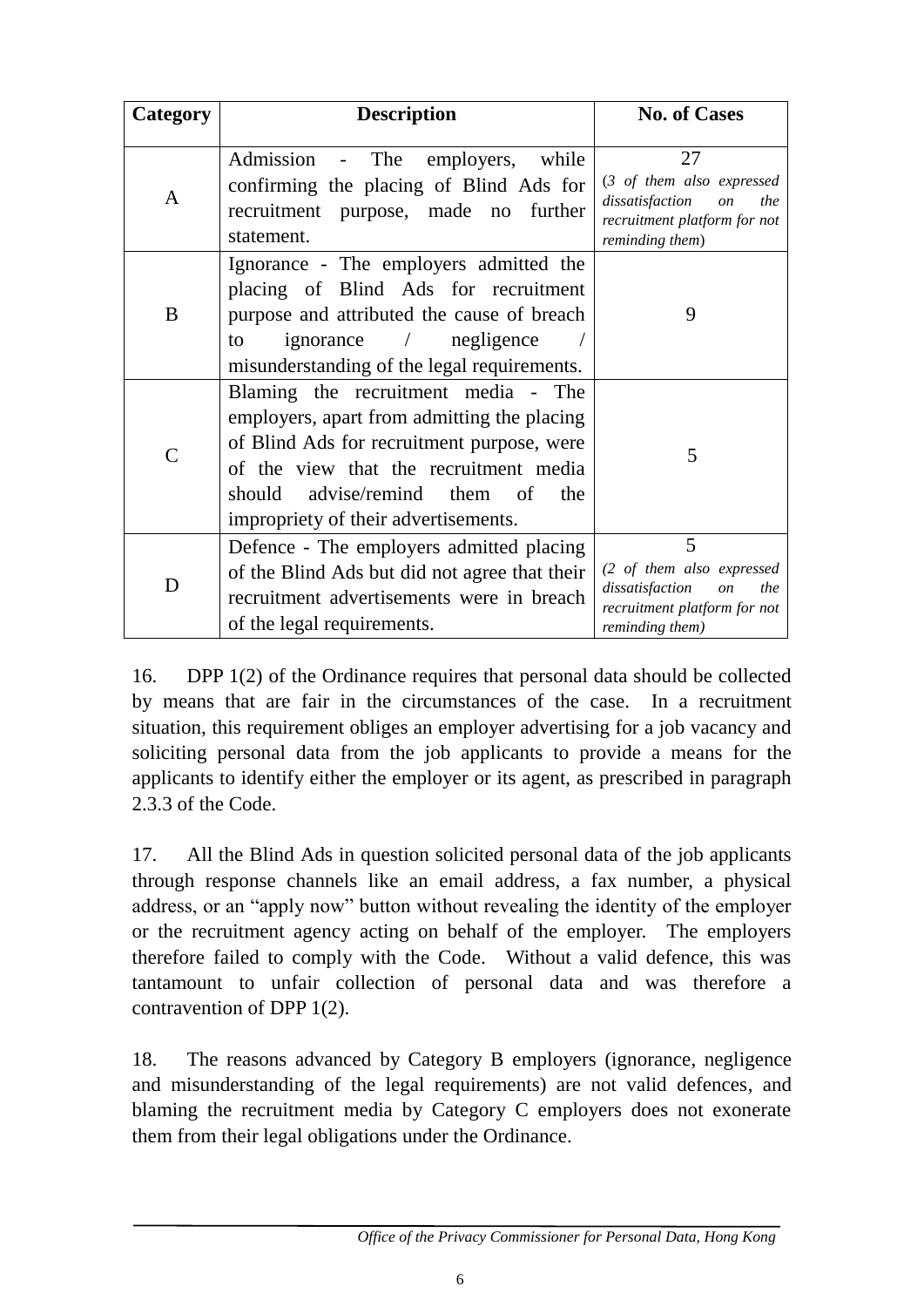19. Some category D employers argued that the display of an email address containing the company's domain name was sufficient to identify their respective companies. However, the Commissioner considers that, with or without a dedicated domain name , an email address by itself is not considered to be sufficient and direct information to identify the company.

20. Other category D employers argued that there was no intention of the employer to solicit personal data and that the advertisement did not specifically ask for any personal data or resume, even though an email address was provided in the advertisement. Hence the job seekers were at liberty to request an interview without submitting his personal data. Bearing in mind the ordinary job seeker is keen to secure the job advertised, the Commissioner considers that although there was no express solicitation of personal data, the advertisements as presented would more than likely lure ordinary job seekers to provide their full resume, in an attempt to secure the job.

21. In sum, the Commissioner found contravention of DPP 1(2) in all 46 cases.

22. Finally, the Commissioner found no prima facie evidence in the 46 completed investigations that indicated misuse of the personal data.

# **Enforcement action against employers**

23. The Commissioner concluded that 42 employers in all of the 46 completed investigations<sup>4</sup> had contravened DPP  $1(2)$  of the Ordinance for unfair collection of job applicants' personal data. These employers were served with the Result of Investigation and Enforcement Notice under sections 47 and 50 of the Ordinance respectively, directing them to:

- (a) delete the personal data collected unless it has to be retained for satisfying other legal requirements, or for a continuing recruitment process in which case the job applicant needs to be informed and given the option to demand deletion of his personal data; and
- (b) formulate a policy of placing recruitment advertisement, including the prohibition of "blind" recruitment advertisements for solicitation of job applicants' personal data.

 $\frac{1}{4}$ See footnote 3. Some employers had placed more than one Blind Ads, and for details, please see Annex.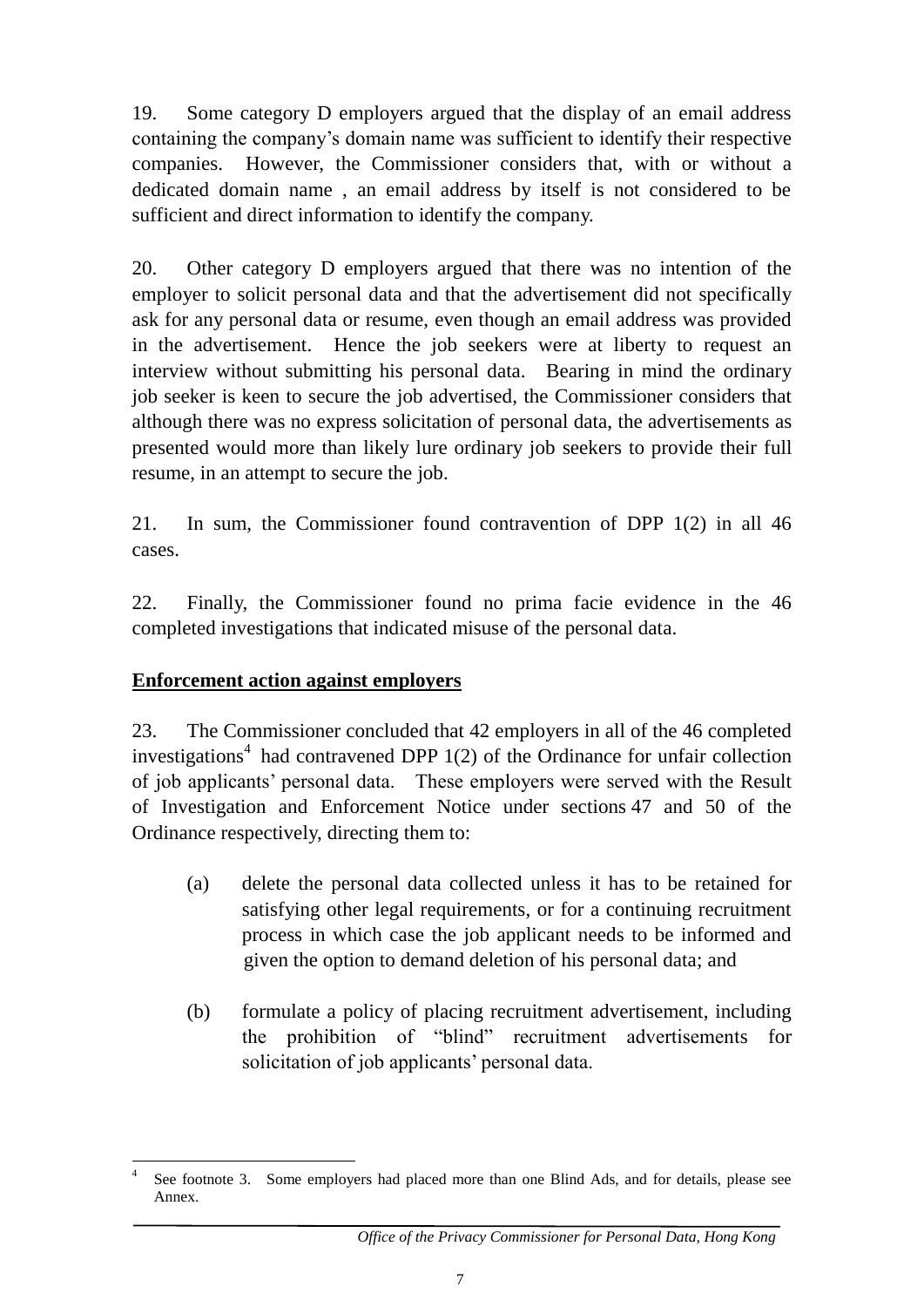24. The employers are required to comply with the above direction in stages and in any event not later than two months from the date they were served the Enforcement Notice. Contravention of an Enforcement Notice is an offence under section 50A of the Ordinance and an offender is liable on conviction to a fine at \$50,000 and to imprisonment for two years and, in the case of a continuing offence, to a daily penalty of \$1,000. In the event the offender repeats the DPP contravention intentionally, it commits an offence that attracts the same penalty, without being served an enforcement notice

## **The Commissioner's comments**

#### *Work done by recruitment media*

25. The recruitment media have played an instrumental role in reducing the number of Blind Ads and the Commissioner appreciates their good effort in this regard. The impeccable record of Career Times is particularly commendable.

26. Six media have responded to the Commissioner's appeal and advised that they have taken actions to deter Blind Ads as follows:-

| <b>Career Times</b> | Adopted a company policy that they would not accept Blind<br>Ads. They had also provided guidelines to their staff on<br>how Blind Ads should be handled.                                                                                                                                                                                                                                                                                                                                                                                                                                                                                                                                                                                                              |
|---------------------|------------------------------------------------------------------------------------------------------------------------------------------------------------------------------------------------------------------------------------------------------------------------------------------------------------------------------------------------------------------------------------------------------------------------------------------------------------------------------------------------------------------------------------------------------------------------------------------------------------------------------------------------------------------------------------------------------------------------------------------------------------------------|
| JobsDB              | Implemented a new system to detect non-complying<br>$\bullet$<br>advertisements and advise the clients to correct the job<br>ad before reposting onto the website;<br>Released guidelines on handling Blind Ads to staff;<br>$\bullet$<br>Educated advertisers on the value to show company<br>$\bullet$<br>identity and the proper ways to place Blind Ads<br>without collecting job seekers' personal data;<br>Sent eDMs to clients to further educate and remind<br>$\bullet$<br>them on Blind Ad posting;<br>Sent alert messages to advertisers to remind them on<br>$\bullet$<br>PCPD's requirements on the content of the<br>advertisement;<br>· Disseminated messages to job seekers to avoid<br>furnishing their personal data to<br>anonymous<br>advertisers. |
| Recruit             | Trained their marketing representatives to remind advertisers<br>of the relevant requirements under the Ordinance, and                                                                                                                                                                                                                                                                                                                                                                                                                                                                                                                                                                                                                                                 |

*Office of the Privacy Commissioner for Personal Data, Hong Kong*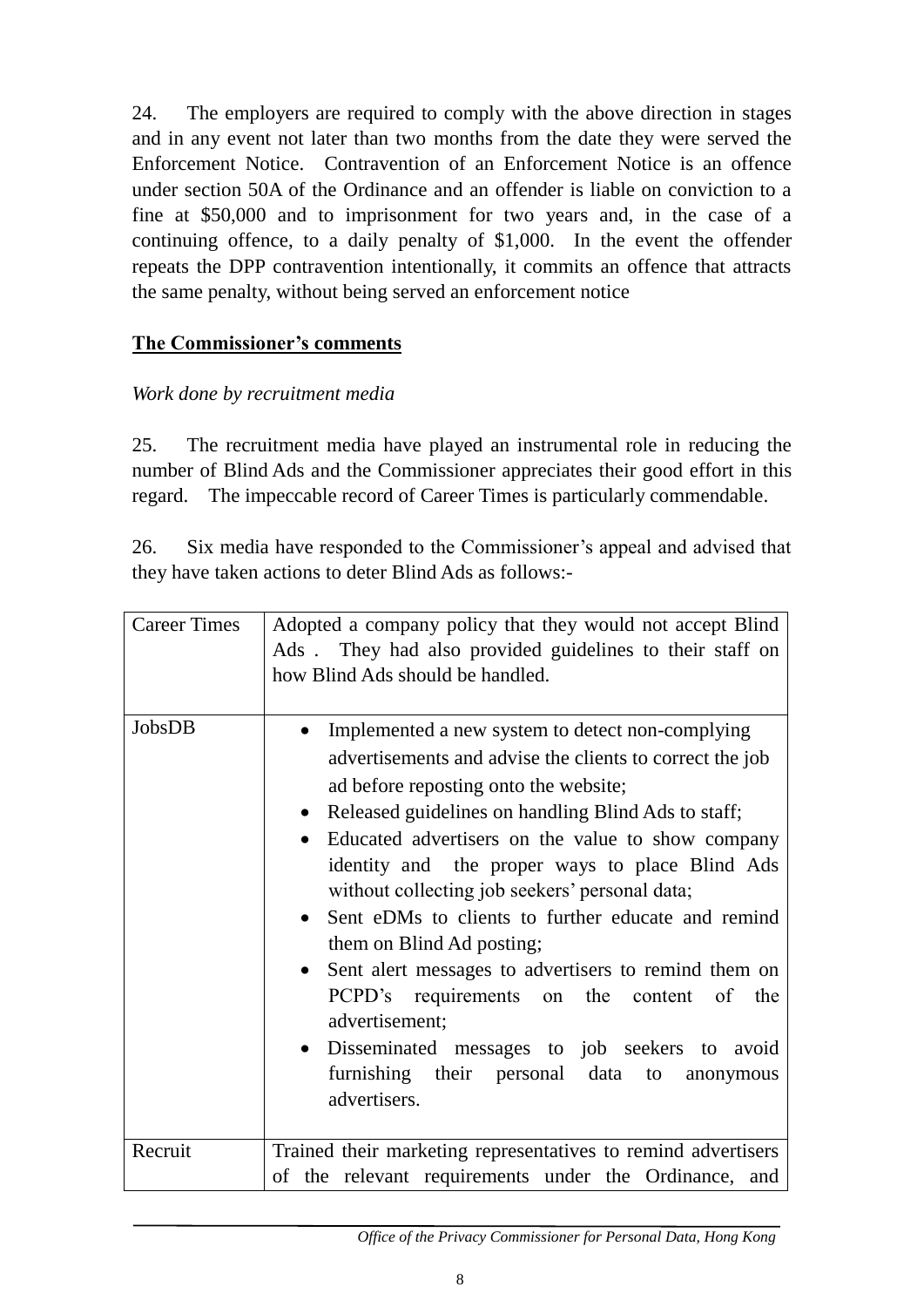|                                                                     | required advertisers to read and acknowledge such reminders.<br>Added a hyperlink on advertisers' online login page to refer<br>them to the relevant requirements under the Ordinance.                                                                                                                                                       |
|---------------------------------------------------------------------|----------------------------------------------------------------------------------------------------------------------------------------------------------------------------------------------------------------------------------------------------------------------------------------------------------------------------------------------|
| <b>Classified Post</b><br>& Jiu Jik (both<br>managed<br>by<br>SCMP) | Both media have provided training to their staff on relevant<br>requirements under the Ordinance and added a footer to their<br>mail communication with advertisers reminding the latter of<br>such requirements. Content of advertisements would be<br>screened for Blind Ads, which, when noticed, would be<br>returned for rectification. |
| JobMarket                                                           | Would screen advertisements for Blind Ads, which, when<br>noticed, would be returned to the advertisers for rectification.<br>A notice to advertisers and readers on Blind Ads has been<br>published in both the printed and online versions of<br>JobMarket.                                                                                |

# *Advice to recruitment media*

27. Recruitment media are not data users, and hence the Commissioner has no jurisdiction to impose any requirement on them in managing the privacy issue of Blind Ads. However, they are in the best position to act as gatekeepers to prevent unfair collection of personal data through Blind Ads. Indeed, as indicated in paragraph 15 above, many employers (10 out of 42) have an expectation that recruitment media do perform such role. With the experience and knowledge of the Ordinance, recruitment media could screen the advertisements submitted by the advertising employers and provide them with recommendations on rectification if unfair data collection is detected.

28. While appreciating the recruitment media's efforts to deter Blind Ads, the Commissioner also notes that as tabulated in paragraph 26 above, Blind Ads were still found in six of the recruitment media, indicating that there is still room for improvement in their "reminding" and "screening" mechanisms. He calls on the recruitment media to continue to work hand in hand with the advertising employers so that Blind Ads can eventually be eliminated from the market.

#### *Advice to employers*

29. Apart from attracting suitable candidates to fill a job vacancy, a recruitment advertisement may also be able to project a company's corporate image in a positive light. However, a Blind Ad in this regard is counter-productive as it demonstrates the company's ignorance of the law and a